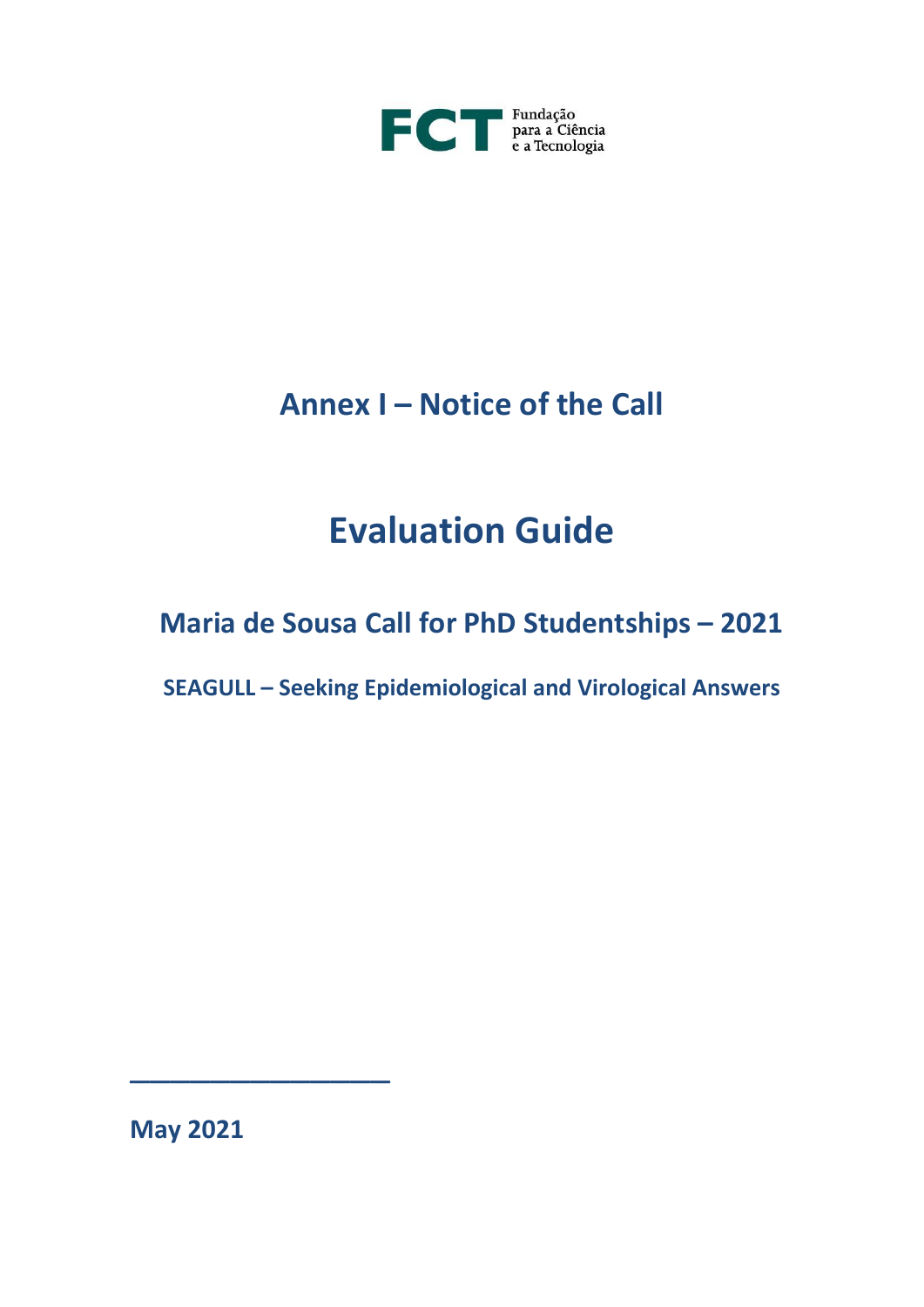

## <span id="page-1-0"></span>**TABLE OF CONTENTS**







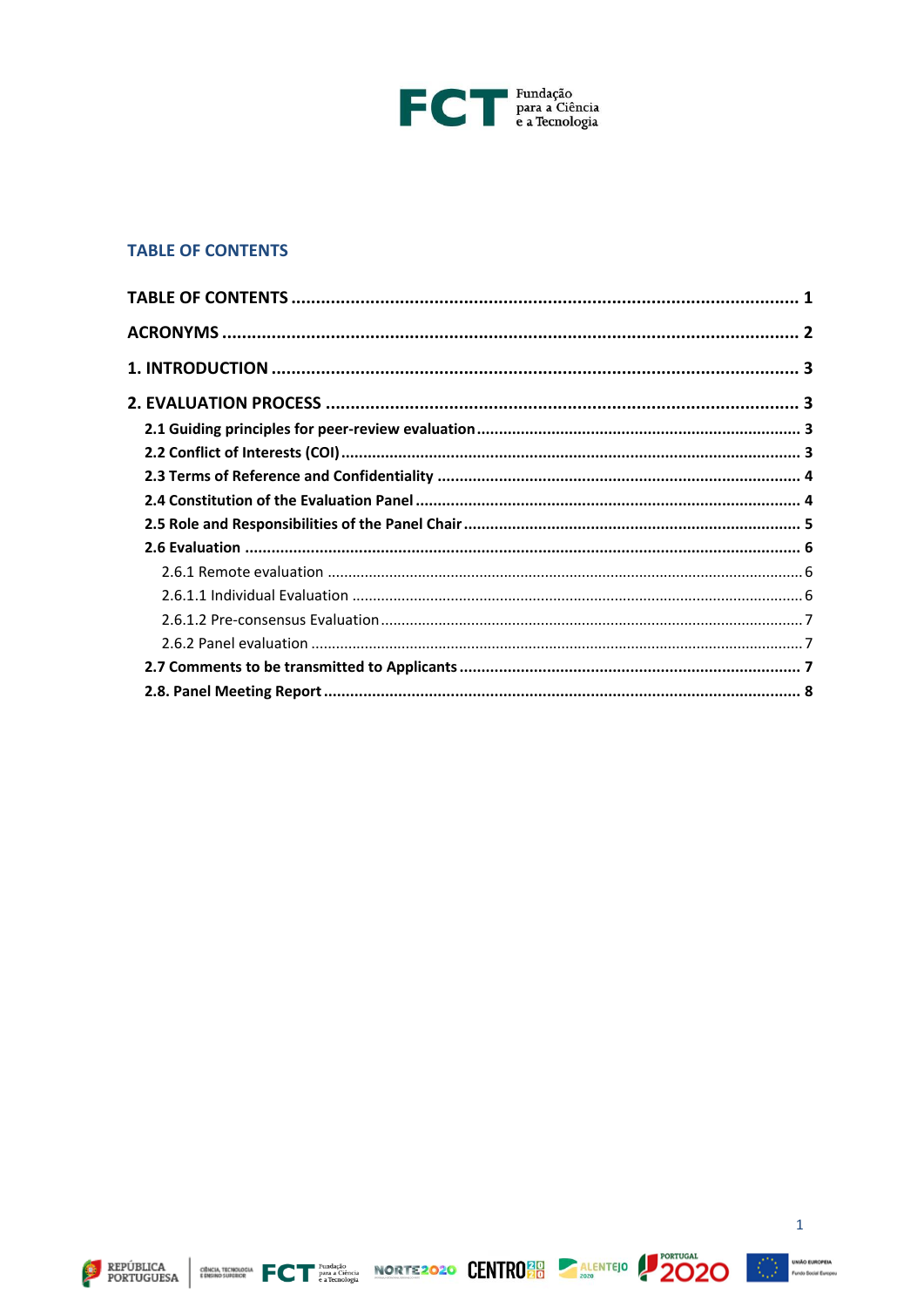

### <span id="page-2-0"></span>**ACRONYMS**

- **COI**  Conflict of Interests
- **FCT**  Fundação para a Ciência e a Tecnologia, I.P.
- **myFCT** FCT Information and Management System of FCT
- **CV**  *Curriculum Vitae*









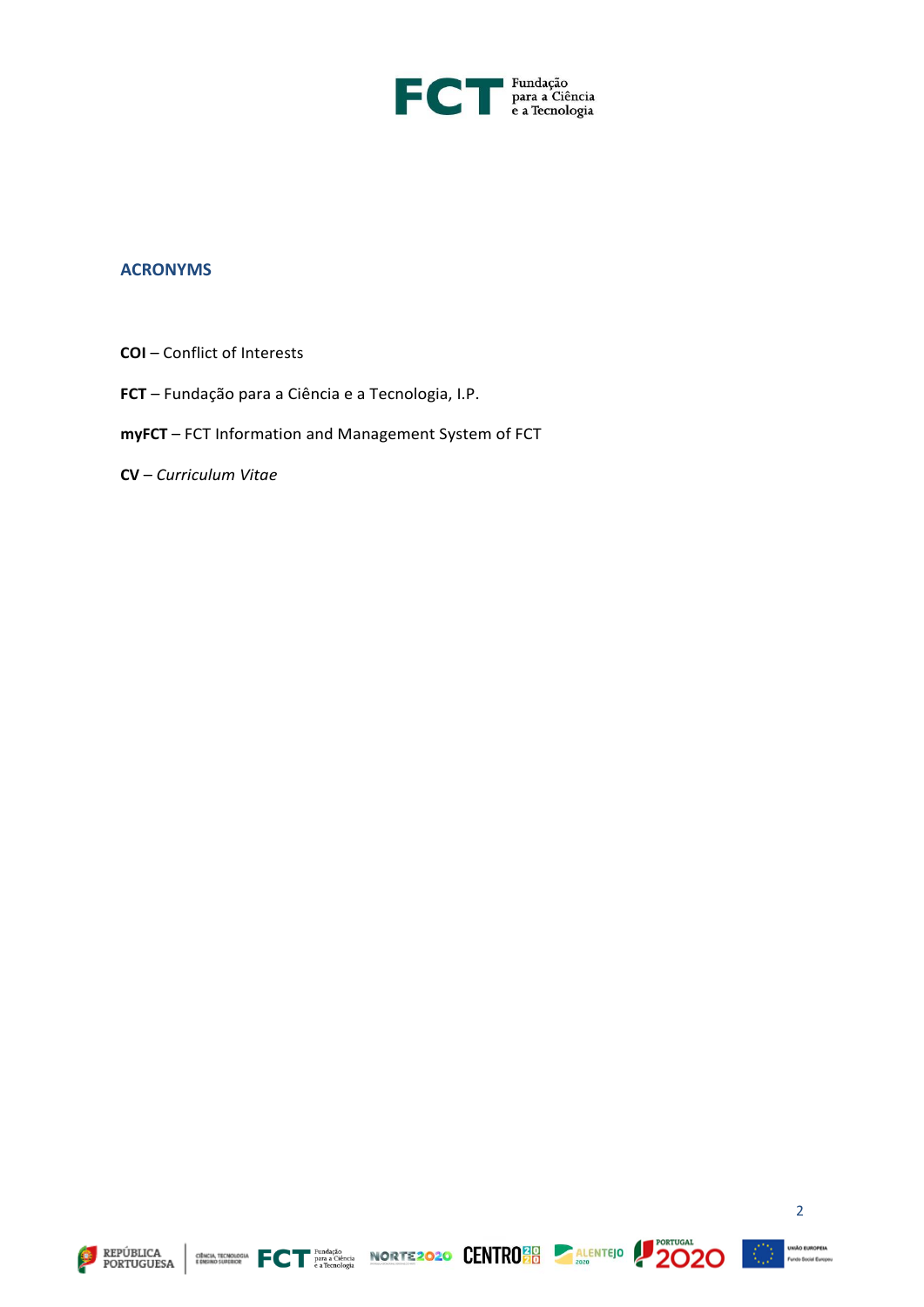

#### <span id="page-3-0"></span>**1. INTRODUCTION**

The Evaluation Guide is the document prepared to help evaluators and applicants understand the procedure associated to applications evaluation of the Maria de Sousa PhD Studentships Call – 2021: SEAGULL -Seeking Epidemiological and Virological Answers.

**No information contained in this Guide replaces or overlaps with what is stated in the Research Fellowship Holder Statute, the FCT Regulation for Studentships and Fellowships and the Notice of the Call.**

#### <span id="page-3-1"></span>**2. EVALUATION PROCESS**

#### <span id="page-3-2"></span>**2.1 Guiding principles for peer-review evaluation**

The mission of FCT is to ensure the scientific quality of the peer review process. Therefore, evaluators shall give precedence to quality and originality over quantity, when analysing applicants and supervisors' CVs. The scientific content represents the essential core of peer review, which requires a global and integrated vision of all components of the applicant's scientific and professional career and the research work plan. The application must be evaluated taking into consideration its originality, consistency and coherence, and its contribution to the progress of knowledge in all of its components.

Impartiality and transparency are fundamental principles for evaluation decisions. All applications will be treated and assessed impartially, on the base of their merit, regardless of origin or identity of the applicant, supervisor(s) or affiliation institution(s), safeguarding situations of conflict of interests (COI).

#### <span id="page-3-3"></span>**2.2 Conflict of Interests (COI)**

If any of the panel member is in a situation of COI regarding any of the applications submitted to the panel, he/she must declare it to FCT as early as the first contact with the application is made. Panel members in any declared COI situation cannot be assigned by the chair or co-chair as readers of the respective applications, and will be prevented from contacting in any way with the applications or their evaluation, throughout the evaluation process.

The COI declarations must mandatorily be included in the panel meeting report. The chair of the evaluation panel, in collaboration with FCT, is responsible for compiling the list of declared COI situations that include the application reference, name of the applicant and the respective panel member.

The situations of COI of the chair, evaluators and external reviewers include, but are not limited to:





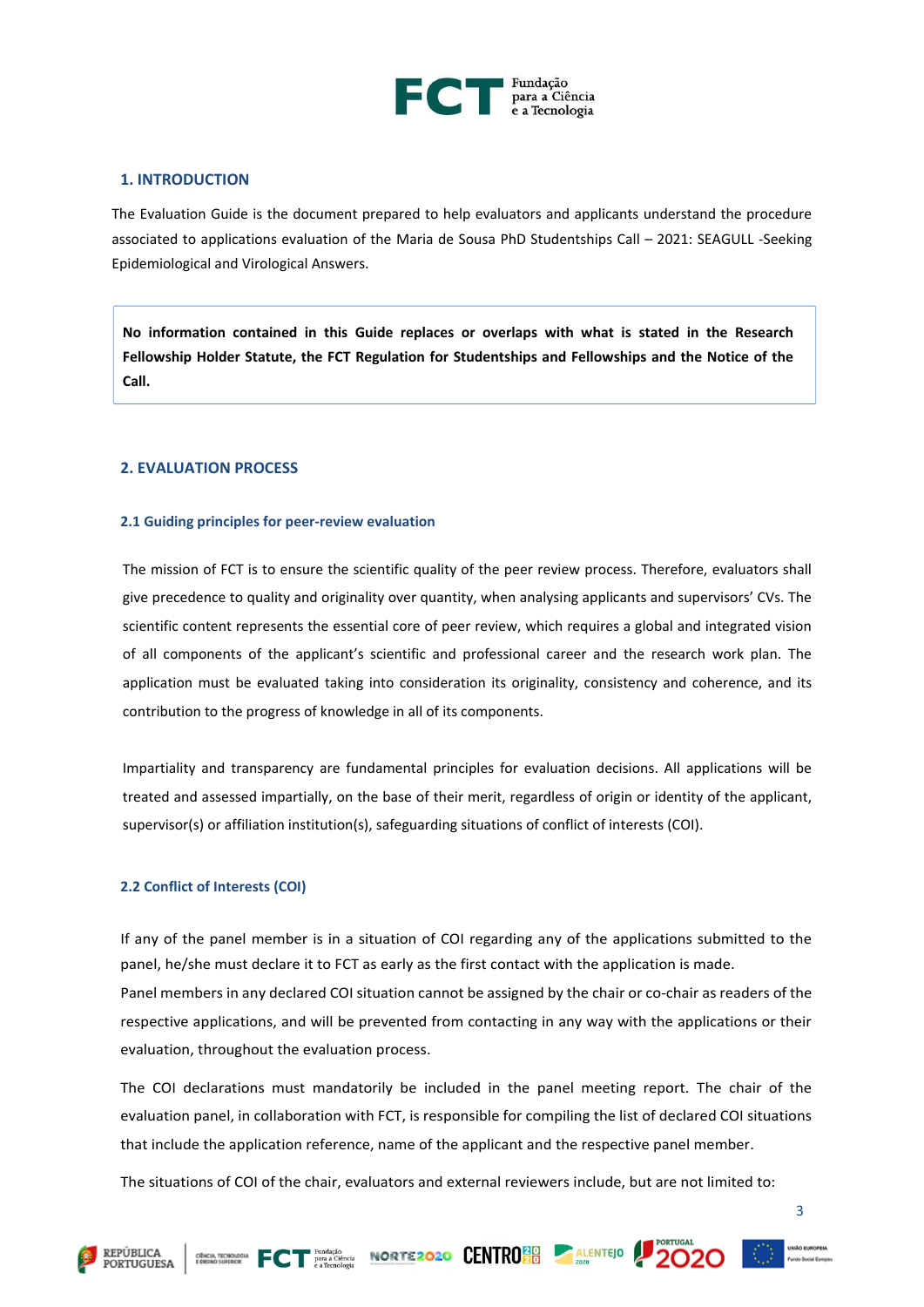

- a) Belonging to the **same academic organizational unit<sup>1</sup> and/or the same R&D unit<sup>2</sup> of the host institution** of the work plan associated to the application;
- b) Belonging to the **same academic organizational unit and/or the same R&D unit** of the higher education institution of the **supervisor and/or co-supervisor(s)** associated to the application;
- c) Having published scientific work with the applicant or with the applicant's supervisor or co-supervisor(s) in the **three years prior<sup>3</sup> t**o the date of opening of the application period;
- d) Having **on-going scientific collaboration with the applicant, their supervisor or co-supervisor(s)**;
- e) Being related (**family relationship**) to the applicant, supervisor or co-supervisor(s);
- f) Having a **scientific or personal conflict** with the applicant supervisor or co-supervisor(s);
- g) Being in **any other situation that may raise doubts** to her/himself, to third parties, namely the applicant or an external entity, about their capacity to assess the application impartially.

#### <span id="page-4-0"></span>**2.3 Terms of Reference and Confidentiality**

All panel members, including evaluators and chair, as well as potential external reviewers, who do not participate in the panel but who collaborate with it, establish with FCT the commitment to respect a set of responsibilities essential to the evaluation process, such as impartiality, declaration of potential COI and confidentiality. During all the evaluation process, confidentiality must be fully protected and ensured in order to guarantee the independence of all opinions produced. All panel members, as well as external reviewers, are responsible for ensuring confidentiality about the entire evaluation process, as well as the content of the applications, being prevented from copying, citing or using any type of material contained therein.

#### <span id="page-4-1"></span>**2.4 Constitution of the Evaluation Panel**

The evaluation panel are constituted by experts with acknowledged scientific merit and experience in the fields of knowledge involved in this call. The evaluation panel is also established according to coverage of scientific fields and sub-fields, gender balance, geographical and institutional diversity.

All the panel members, including the chair, and external reviewers that may eventually collaborate with the panel, **may never be a supervisor or co-supervisor** of applicants with applications submitted under the evaluation panel.

The assessment work developed by the panel is coordinated by the panel chair, under FCT's invitation. The chair has the responsibility to assure that the evaluation exercise is carried out with transparency,







 $1$  Academic organizational unit refers to the department, if the structure of the faculty/school is organized by organizational units of a departmental nature, or to the faculty/school if not.

 $<sup>2</sup>$  In case there are more than one cluster/pole of the same R&D unit, the entire institution should be considered, regardless</sup> of the indicated cluster/pole

<sup>&</sup>lt;sup>3</sup> It will be considered for this purpose the printing date or the publication date of the book, volume of the edition or of the journal issue.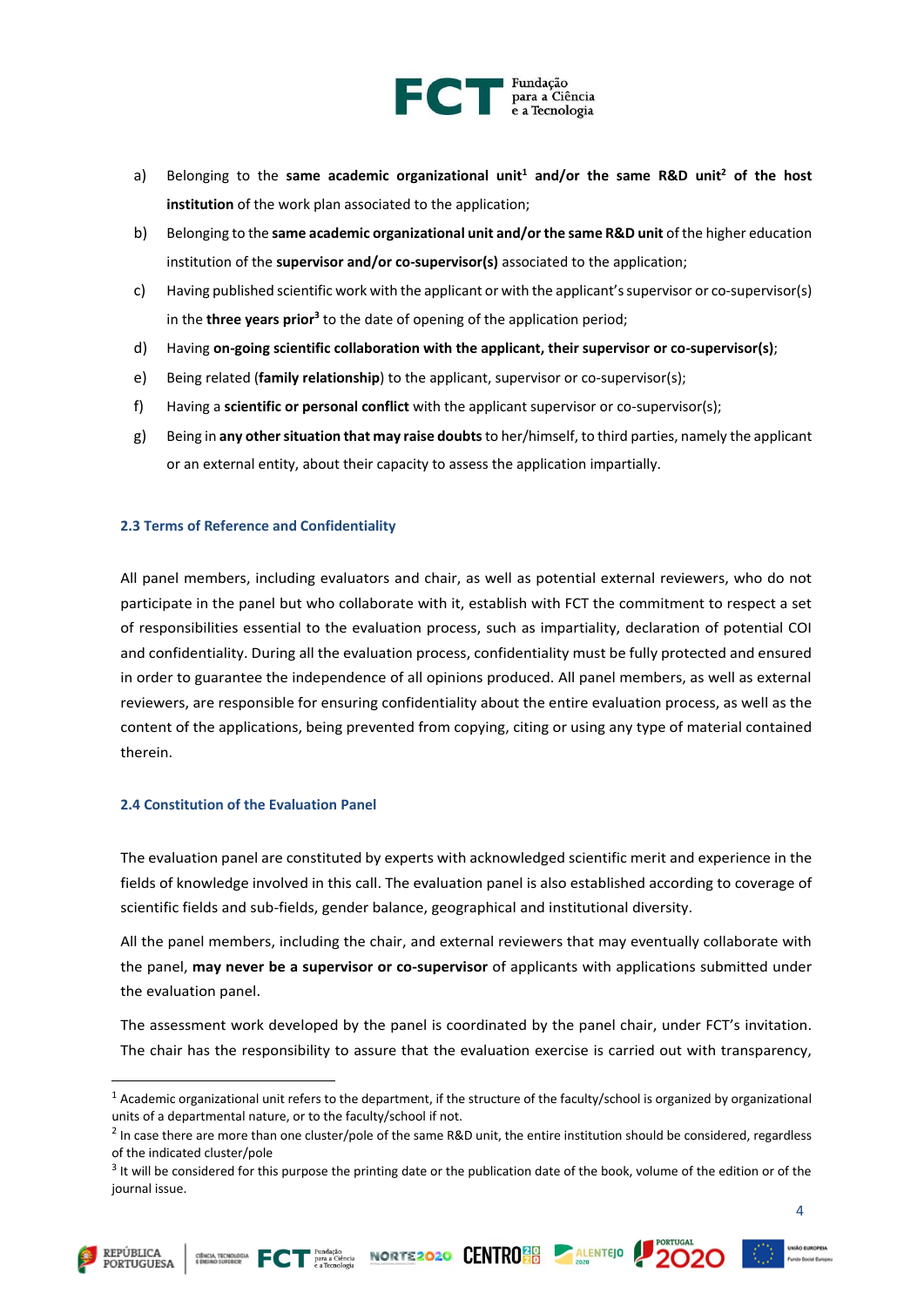

independence and equity.

The chair shall not assess any applications, except in particular situations such when there is a lack of scientific coverage in the panel or COI of the remaining panel members.

The constitution of the evaluation Panel is made public in the FCT's website before the beginning of the evaluation period.

#### <span id="page-5-0"></span>**2.5 Role and Responsibilities of the Panel Chair**

In collaboration with FCT, the chair is responsible for:

- a) Ensuring that the evaluation exercise is carried out with transparency, independence and equality;
	- b) Allocating to each application two evaluators, appointing them as  $1<sup>st</sup>$  and  $2<sup>nd</sup>$  readers, considering their fields of expertise and the application's subfield and the declared COIs;
	- c) Identifying applications that may need external reviewers;
	- d) Managing the identified COIs;
	- e) Ensuring that all panel members follow the guidelines and clarifications provided by FCT throughout the process;
	- f) Verifying, in a joint action with the panel members, the suitability of the applications to the panel, identifying any applications outside the scope of the panel that may be considered as "Nonassessable";
	- g) Ensuring that all panel members know and apply the established criteria and sub-criteria, and the respective weighing of such criteria and sub-criteria, when filling in the individual evaluation reports;
	- h) Assuring the compliance with the deadlines granted to evaluators to prepare the individual and preconsensus evaluation reports;
	- i) Ensuring that, when filling in the evaluation reports, evaluators justify their grading with clear and substantive arguments that allow understanding the correspondence between both;
	- j) Moderating the panel meeting and ensuring a collegial process of decision;
	- k) Assuring that the final evaluation report is prepared until the end of the panel meeting;
	- l) Guaranteeing that all the final evaluation reports produced by the panel, that will be communicated to applicants, are consistent and coherent with each other, that the comments demonstrate the relative merit of the applications and are in accordance with the provisions of this guide, the applicable legislation and with the respective scores;
	- m) Preparing the panel meeting report, together with all the panel members;
	- n) Collaborating with FCT to solve any unexpected event that may occur before, during and/or after the panel meeting;





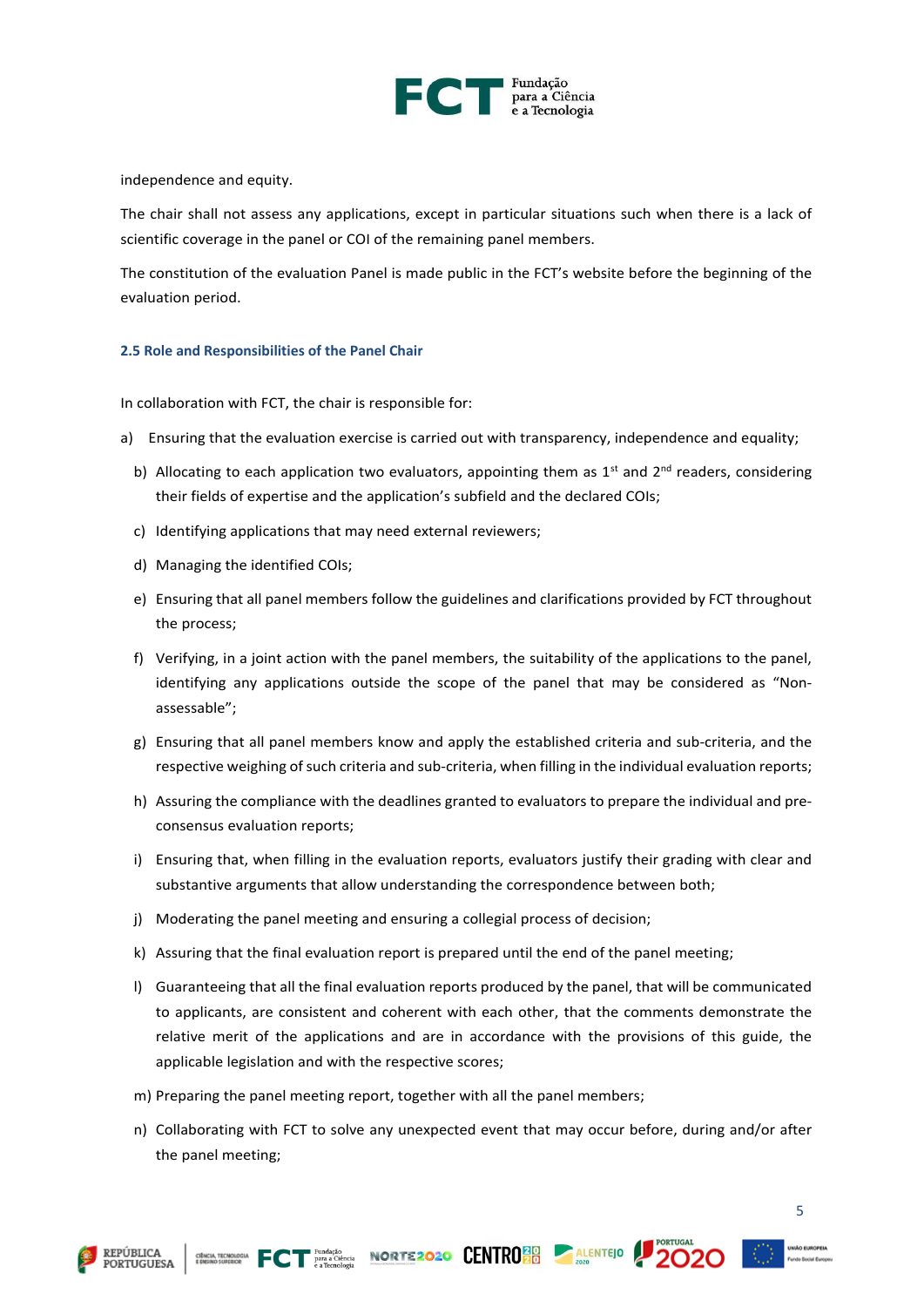

o) Coordinating the preliminary hearing process.

#### <span id="page-6-0"></span>**2.6 Evaluation**

Before the beginning of the evaluation process, all panel members (including chair) will have to indicate on the FCT's information system, myFCT, the applications with which they are in a situation of conflict of interests, thus preventing access to the details of these applications. The list of COIs declared will be included in the panel meeting report, which will be made available to the applicants.

<span id="page-6-1"></span>The evaluation process has two sequential periods: remote evaluation and panel evalution.

#### **2.6.1 Remote evaluation**

The remote evaluation is divided in two stages: i) individual evaluation and ii) pre-consensus evaluation, both of which are carried out in myFCT portal. In the first stage, each evaluator must complete their individual evaluation forms as 1<sup>st</sup> and 2<sup>nd</sup> reader, and in the second stage, the 1<sup>st</sup> reader will be responsible to produce the pre-consensus report that should reflect the analysis of both readers allocated to the application.

#### <span id="page-6-2"></span>**2.6.1.1 Individual Evaluation**

**REPÚBLICA PORTUGUESA** 

- a) Each application is individually assessed by two panel members who are not in a situation of COI with the applicant and respective supervisor(s) and affiliation institution(s).
- b) If any of the evaluators identifies an additional situation of COI concerning any application(s) attributed to her/him, it must be immediately and formally declared to FCT and to the panel chair, who is responsible for the reallocation of the application(s).
- c) Whenever justified, as in the case of interdisciplinary applications, the chair should request to FCT the opinion of external reviewers, during the individual remote evaluation period, considering the transdisciplinarity of the proposal and the institutional collaborations described in the application.
- d) An application shall be considered **non-assessable** when it **strays considerably from the objectives establish in point 1 of the Notice of the Call**. The evaluation panel must analyse and jointly validate this decision during the panel meeting. The decision must be made explicit in the final evaluation report and justified in the panel meeting report.
- e) An application shall also be considered non-assessable when a violation of at least one of the mandatory admissibility requirements of the applicant or application is identified, whenever it has not been identified in the prior stage of administrative review of admissibility (as, for example, the case of submitting the same recommendation twice).
- f) Each evaluator must fill in an individual evaluation report for each of the applications that they are assigned to, score the three evaluation criteria separately (see section 6. Notice of the Call) and prepare the respective comments in order to clearly justify the score awarded.

ENTROPODER FCT PRACTICIBOSITY NORTE2020 CENTRO 20 ALENTEJO 2000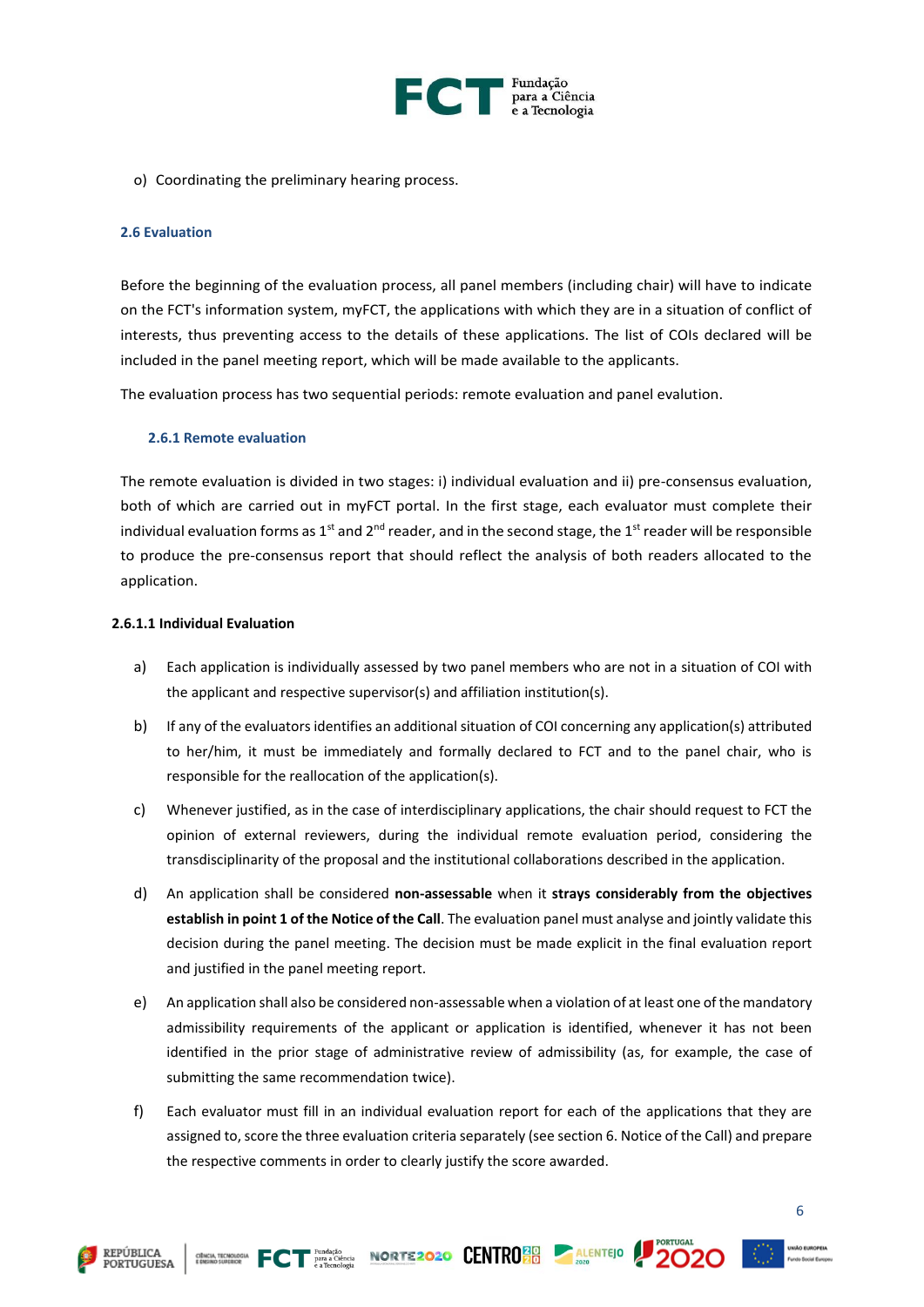

#### <span id="page-7-0"></span>**2.6.1.2 Pre-consensus Evaluation**

- a) At the end of the individual evaluation stage, the  $1<sup>st</sup>$  reader is responsible for preparing a pre-consensus report within the pre-established deadline that takes place before the panel meeting.
- b) When preparing the pre-consensus report, the  $1<sup>st</sup>$  reader must take into consideration the two individual evaluations (and external reviewers' assessment, if applicable).

#### <span id="page-7-1"></span>**2.6.2 Panel evaluation**

The panel evaluation consists on the reunion of all panel members where the **collegial discussion of all applications submitted to the panel** is promoted. This meeting comprises the following:

- a) Analysis and joint discussion of all applications, taking into consideration the individual and preconsensus evaluation reports previously produced which constitute the working documents for the panel;
- b) During the meeting, the  $1<sup>st</sup>$  readers must be prepared to present a summary of strengths and eventual weaknesses of each application that has been assigned to them. During the discussion, the participation of all panel members should be encouraged;
- c) The final evaluation of each panel is performed by discussing the relative merit of all the applications, after which the final score for each application is established. If any panel member is in a situation of conflict of interests with any application, he/she will not be able to participate in the discussion and should leave the meeting. If this situation applies to the chair, another panel member should be assigned to moderate the meeting and the discussion of these applications;
- d) The  $1<sup>st</sup>$  reader is responsible for preparing the final evaluation reports, taking into consideration the discussion and the collegial decision of the panel;
- e) All the final evaluation reports produced must be consistent and coherent with each other, also exhibiting a correspondence between the scores and respective comments;
- f) All panel members are responsible for the discussion of the relative merit of all the applications. From the collegial discussion shall result a single provisional ranked list, per evaluation panel.

#### <span id="page-7-2"></span>**2.7 Comments to be transmitted to Applicants**

The panel should pay attention to present, in a clear, consistent and coherent manner, the arguments that led to the scores awarded **to each of the evaluation criteria and sub-criteria**; the eventual disability bonuses and respective degree of disability should also be mentioned. It is the responsibility of the chair to ensure that the panel justifies the scores with substantive arguments that allow the understanding of the meaning of the evaluation, identifying the strengths and weaknesses of each application for each evaluation criteria (see point 5. of the Notice of the Call).